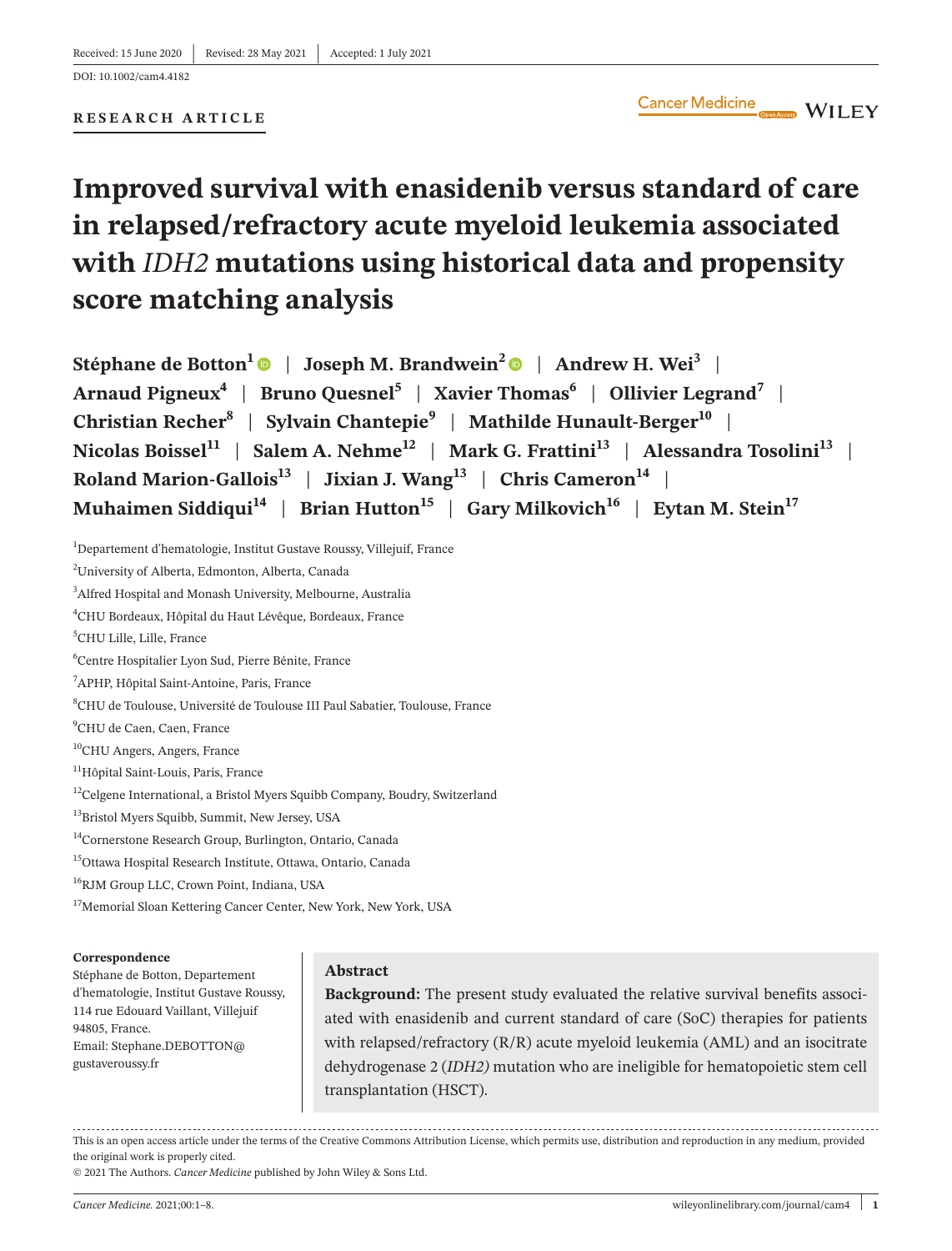**Funding Information** This study was funded by Bristol Myers

Squibb.

**Methods:** Propensity score matching (PSM) analysis compared survival outcomes observed with enasidenib 100 mg daily in the phase I/II AG221-C-001 trial and SoC outcomes obtained from a real-world chart review of patients in France. **Results:** Before matching, enasidenib ( $n = 195$ ) was associated with numerically improved overall survival (OS) relative to SoC ( $n = 80$ ; hazard ratio [HR], 0.82; 95% confidence interval [CI], 0.61–1.11). After matching and adjusting for covariates ( $n = 78$  per group), mortality risk was significantly lower with enasidenib than with SoC (HR, 0.67; 95% CI, 0.47–0.97). The median OS was 9.26 months for enasidenib (95% CI, 7.72–13.24) and 4.76 months for SoC (95% CI, 3.81–8.21). Results remained robust across all sensitivity analyses conducted.

**Conclusions:** PSM analyses indicate that enasidenib significantly prolongs survival relative to SoC among patients with R/R AML and an *IDH2* mutation who are ineligible for HSCT. Future prospective studies are needed to validate these findings using other data sources and to assess the comparative efficacy of enasidenib for other treatment outcomes.

#### **KEYWORDS**

acute myeloid leukemia, enasidenib, *IDH2* mutations, overall survival, standard of care

## **1** | **INTRODUCTION**

Acute myeloid leukemia (AML) is a rare hematological malignancy that originates in the myeloid line of hematopoietic precursor cells. $^{1,2}$  Current global prevalence estimates range from approximately 0.6 to 11.0 per 100,000 persons, with most cases occurring in older individuals (median age at diagnosis:  $67$  years).<sup>3,4</sup> AML typically progresses rapidly, with an estimated 5-year overall survival (OS) of  $20\% - 27\%$ <sup>5,6</sup> The prognosis is particularly poor among patients with relapsed or refractory (R/R) disease, with a median OS of 3–6 months and an estimated 5-year survival of  $5\% - 10\%$ <sup>7,8</sup>

Enasidenib is a first-in-class, selective inhibitor of mutant isocitrate dehydrogenase 2 (IDH2) proteins that is indicated for the treatment of adult patients with R/R AML with an *IDH2* mutation (m*IDH2*+) in the United States. $9-13$  In the phase I/II AG221-C-001 trial in patients with m*IDH2*+ R/R AML, enasidenib was associated with prolonged survival among responding patients. $14,15$  To date, no published studies have directly compared treatment outcomes for enasidenib and current standard of care (SoC) therapies in patients with m*IDH2*+ R/R AML. The present study sought to indirectly compare the relative survival benefits associated with enasidenib and current SoC therapies in these patients using propensity score matching (PSM) analyses.

## **2** | **METHODS AND PATIENTS**

## **2.1** | **Data sources and patient population**

#### 2.1.1 | Data sources

Data were obtained from the AG221-C-001 trial of enasidenib monotherapy and the French chart review (FCR) study of patients receiving SoC therapies.

#### *AG221-C-001 trial*

The AG221-C-001 trial (NCT01915498) was a phase I/II, multicenter, open-label, dose escalation, and expansion trial that investigated the efficacy and safety of enasidenib in patients with advanced m*IDH2*+ hematological malignancies. The trial enrolled 345 patients (280 with R/R AML) aged ≥18 years who were ineligible for hematopoietic stem cell transplantation (HSCT), had a baseline Eastern Cooperative Oncology Group (ECOG) performance status score of 0–2, adequate renal and hepatic function, and a platelet count of  $\geq$ 20,000/ $\mu$ l.

The AG221-C-001 trial included three phases: phase I dose escalation ( $n = 113$ ), phase I expansion ( $n = 126$ ), and phase II expansion ( $n = 106$ ). Combining the phase I and phase II data sets produced a total of 214 patients with m*IDH2*+ R/R AML who received enasidenib 100 mg/day (i.e., the current indicated dose in the United States; phase I: *n* = 109; phase II: *n* = 105; data cutoff: 1 September 2017).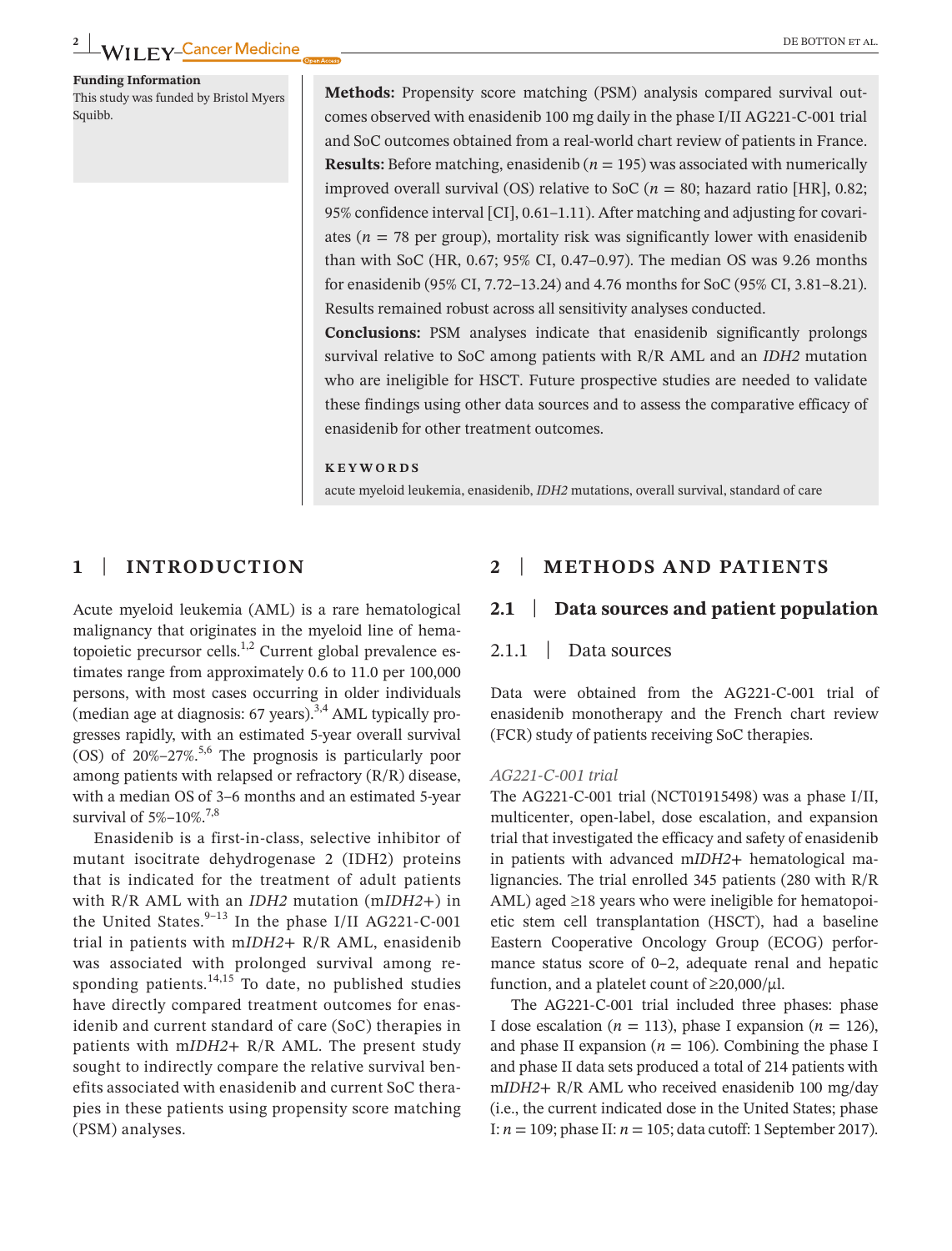#### *FCR study*

The FCR study was a retrospective, observational, multicenter, chart-review study of patients treated with SoC therapies ( $n = 103$ ). The inclusion criteria used in the FCR study aligned with those used in the AG221-C-001 trial (i.e., patients aged ≥18 years with m*IDH2*+ R/R AML), as determined from health records or medical charts. The chart review was carried out at nine centers in France that had inpatient diagnostic and treatment facilities for patients diagnosed with AML between 1 September 2011 and 30 September 2016, belonged to a network of oncologists or hematologists treating patients with R/R AML, had been operational and treating patients with AML for ≥24 months, and had clinical records available for review. All patients identified with R/R AML and a m*IDH2*+ were screened for inclusion until >100 eligible patients were enrolled.

The SoC therapies administered included: 5-azacitidine (37%), cytarabine-containing regimens  $(22\%)$ ,  $7 + 3'$  chemotherapy  $(16\%)$ , methotrexate and mercaptopurine (1%), mercaptopurine (1%), decitabine (1%), clofarabine (1%), best supportive care (BSC; 11%), and other therapies (11%). Data were collected by a trained data reviewer to ensure accuracy, consistency, appropriateness, and completeness. Relevant data were also reviewed by the sponsor's clinical research scientist and clinical research physician to ensure accurate chronology of patient data, and to confirm that definitions of therapy lines and disease progression aligned with those used in the AG221-C-001 trial.

Data in the FCR study were collected from the time of initial AML diagnosis. Conversely, patients in the AG221-C-001 trial were enrolled at various times after their first diagnosis of R/R AML and data were only collected after enrollment; the date of enasidenib treatment initiation was defined as the baseline date. Since the FCR study was a real-world evidence study and lacked a clear date of treatment initiation, baseline (or the time origin [T0]; i.e., the time at which a patient entered the study) was defined as the initiation date of the last treatment line after the initial R/R disease diagnosis (Figure S1). This allowed comparability between the two study populations in terms of the number of treatment lines. For patients who did not receive any treatment after the first diagnosis of R/R AML, or who had missing information (e.g., no initiation date of the last treatment line after the last diagnosis of R/R AML), T0 was defined as the date of R/R diagnosis. Baseline characteristics of patients in the FCR study were assessed at T0. For example, the patient age collected in the FCR study was the age at initial AML diagnosis, but was adjusted to reflect the age at T0 for the present analyses.

# **2.2** | **Statistical methods**

## 2.2.1 | Propensity score matching

After consultation with clinical experts, it was determined that the propensity score (PS) covariates with the greatest impact on treatment response in patients with m*IDH2*+ R/R AML were: prior history of HSCT (yes or no), age at baseline ( $\lt65$  years vs.  $\geq 65$  years), number of prior lines of AML therapy ( $\langle 2 \text{ vs. } \geq 2 \rangle$ , cytogenetic risk profile (i.e., intermediate, poor, or failure/unevaluable; as per International Working Group cytogenetic risk criteria<sup>14</sup>), and history of myelodysplastic syndromes(MDS; yes vs. no)(Tables S1 and S2). Details regarding the calculation of the PS are provided in the supplementary information. For the primary analysis, patients from the enasidenib group were matched with patients from the SoC group using an optimal 1:1 matching algorithm based on the logit transform of the PS(LTPS)(Figure S2).<sup>16</sup> As the number of patients in the SoC group ( $n = 78$ ) was lower than the number of patients in the enasidenib group ( $n = 195$ ), 1:1 optimal matching was considered more appropriate than other 1:1 matching algorithms.<sup>17</sup> Other potential matching algorithms were evaluated in the sensitivity analyses as described below. In addition, the means, standard deviation (SD), and standardized mean difference (SMD) of each covariate were compared between treatment groups before and after matching.18–20

## 2.2.2 | Primary analysis

The main outcome of interest was OS, defined as the time from baseline (T0) to death from any cause. Kaplan–Meier plots were generated to summarize OS in the two treatment groups. A robust variance structure was incorporated in subsequent analyses to account for the use of PSM methods.19,21,22 The estimated hazard ratio (HR; and the corresponding confidence interval [CI]) for OS is the primary endpoint of this analysis. They were derived from Cox proportional hazards models that accounted for matching using robust variance estimators, where the time to death was regressed based on the treatment received. The appropriateness of the proportional hazards assumption necessary for Cox proportional hazards models were assessed based on visual inspection of the Kaplan–Meier plots, visual inspection of the Schoenfeld residuals plot, and a global test for non-proportional hazards of any covariate (i.e., a two-tailed *p* value of <0.05 indicated a violation of the assumption). $^{23}$  A Cox model with multivariable regression adjustments using covariates identified by clinical experts (as mentioned above) was applied. $^{24}$  In addition to the HR, the median survival time and survival at 3 and 12 months were reported to compare OS in the two treatment groups.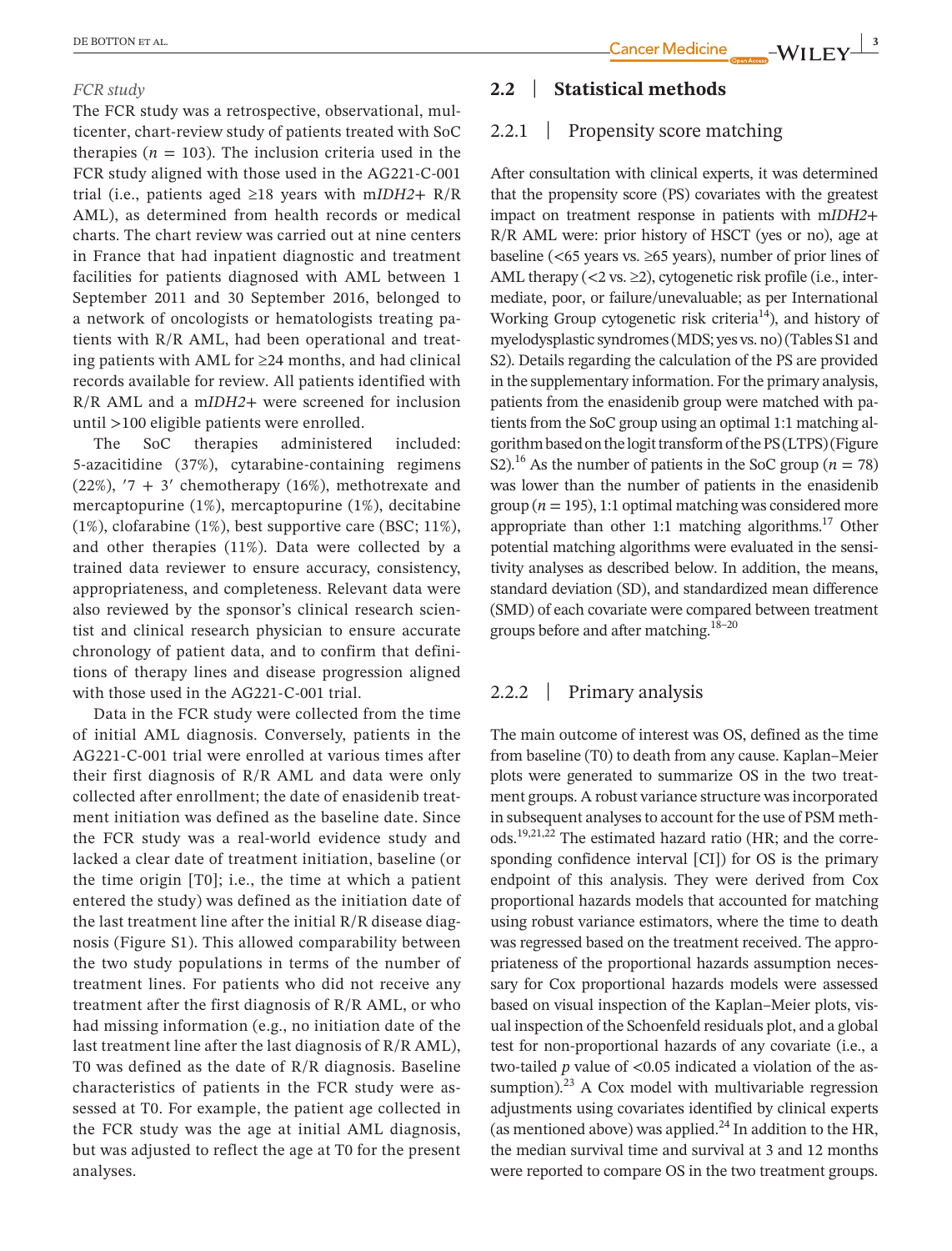# 2.2.3 | Sensitivity analyses

Sensitivity analyses were conducted to assess the robustness of the primary analysis against the choice of matching algorithm. These included: using alternative applications of PS (i.e., full matching with caliper of width equal to 0.2 of the SD of the LTPS, inverse probability of treatment weighting [IPTW], and nearest neighbor matching), alternate weighting approaches (i.e., average treatment effect in the untreated, average treatment effect in the treated, and average treatment effect in the entire sample), as well as analyses stratified by matched pairs. $^{25}$  In sensitivity analyses using PS weighting methods instead of matching, weighted Cox models were used. The following sensitivity analyses were also conducted: (1) adding ECOG as a sixth covariate to the primary analysis and (2) using optimal 1:1 matching based upon LTPS by treating age as a continuous variable for both PS estimation and multivariable modeling in the Cox proportional hazards analysis. Additional variables were not considered for sensitivity analyses because of the missingness of data.

All statistical analyses were performed using R software (version 3.4.2; R Core Team), through the application of the 'MatchIt'<sup>26</sup> (version 3.0.2) and 'optmatch'<sup>27</sup> (version 0.9-11) packages. Statistical significance was defined using a two-tailed *p* value of <0.05, and all comparisons between groups were reported with the respective HR and associated 95% CI, which incorporated robust variance estimators.

## **3** | **RESULTS**

#### **3.1** | **Primary analysis population**

The primary analysis population included patients with m*IDH2*+ R/R AML. Notably, the AG221-C-001 trial excluded patients for whom potentially curative anticancer therapy (i.e., HSCT) was available at the time of enrollment. However, patients could become eligible to undergo HSCT during the course of the trial. In contrast, the FCR study did not have such an exclusion criterion, given its retrospective and observational nature. To ensure a valid estimate of comparative efficacy and alignment between the patient populations, the PSM analysis population excluded patients who underwent HSCT after baseline in both data sources ( $n = 19$  for the AG221 C-001 trial and  $n = 23$  for the FCR study). As the estimation of PS requires complete information for all covariates, the primary analysis population excluded patients with missing data for any of the covariates assessed. After the exclusion of patients with subsequent HSCT or missing data, the primary analysis population consisted of 195 patients treated with enasidenib in the AG221 C-001 trial and 78 patients treated with SoC therapies in the FCR study.

# **3.2** | **Pre-match and post-match balance between treatment groups**

After exclusion of patients who underwent HSCT after baseline, the pre-match population included 195 patients treated with enasidenib in the AG221-C-001 trial and 80 patients treated with SoC therapies in the FCR study (Table S3). After matching for all possible covariates and excluding patients with missing data, a total of 156 patients were included in the primary analysis  $(n = 78$  for each treatment group). For each covariate, the SMD was compared before and after matching to determine if the PSM methods resulted in sufficient balance between groups (Table S3). A decrease in the SMD indicated an improved balance between the two groups, whereas a threshold of ≥0.10 indicated a potentially relevant remaining imbalance between the groups.<sup>28</sup>

# **3.3** | **Pre-matching comparison**

Before matching, the treatment groups had a similar proportion of patients with prior MDS (enasidenib: 22%; SoC: 20%) and age ≥65 years (enasidenib: 64%; SoC: 62%). However, considerable differences were observed for the number of prior treatment lines, prior HSCT, and cytogenetic risk profile, as indicated by an SMD of ≥0.10 for each covariate. Fewer patients in the enasidenib group had prior HSCT (enasidenib: 14%; SoC: 24%), and more patients had previously received ≥2 prior lines of therapy (enasidenib: 53%; SoC: 33%). Cytogenetic risk was also more unfavorable in the enasidenib group, with fewer intermediate-risk patients (enasidenib: 49% vs. SoC: 84%), and more poor-risk patients (enasidenib: 27% vs. SoC: 6%) or failure/unevaluable patients (enasidenib: 24% vs. SoC: 10%) (Table S3).

#### **3.4** | **Post-matching comparison**

The enasidenib and SoC groups were well balanced after 1:1 optimal matching, with most SMDs improving after matching (Table S3). Density plots of the PS estimates preand post-matching are depicted in Figure S3. The postmatching PS distribution was nearly identical between treatment groups.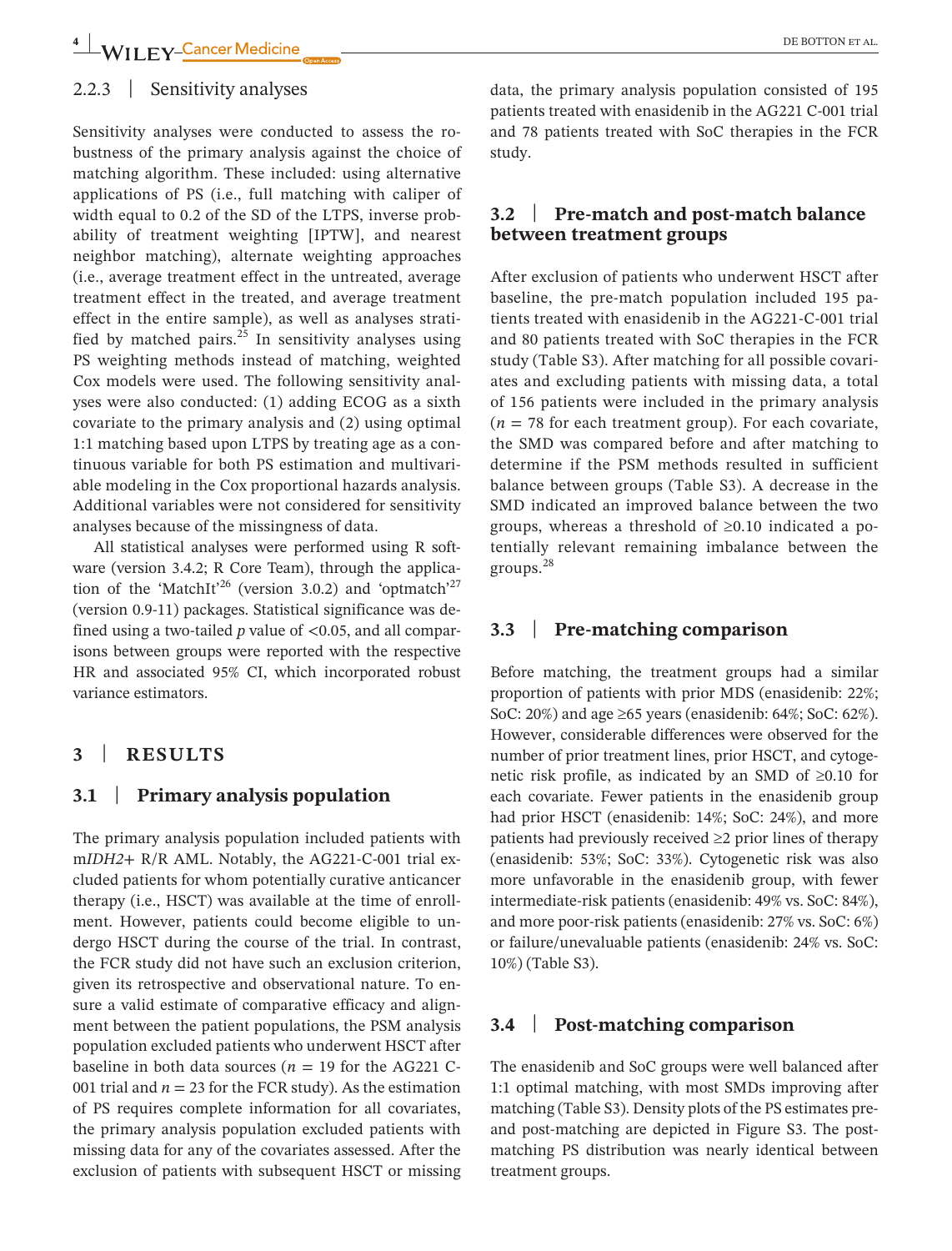# **3.5** | **Primary analysis**

Before matching, enasidenib was associated with numerically prolonged OS relative to SoC (HR, 0.82; 95% CI, 0.61–1.11; Table S4). After matching, enasidenib was associated with significantly prolonged OS relative to SoC (HR, 0.67; 95% CI, 0.47–0.97; Figure 1). The median OS was 9.26 months for enasidenib (95% CI, 7.72–13.24) and 4.76 months for SoC (95% CI, 3.81–8.21). The estimated 3-month survival rates for enasidenib and SoC were 82% and 64%, respectively, with estimated 12-month survival rates of 40% and 26%, respectively (Figure 2).

# **3.6** | **Sensitivity analyses**

Multiple sensitivity analyses were conducted to assess the robustness of the primary OS analysis, including alternative applications of PS and weighting approaches, as well as strata-adjusted analyses. Across all analyses, effect estimates remained either numerically or statistically significantly in favor of enasidenib (Figure 2, Table S4).

# **4** | **DISCUSSION**

In the absence of head-to-head randomized clinical trial data, PSM methods $17$  can be used to leverage individual patient data to estimate the treatment effect between two interventions from separate studies, as shown in

**EXECUTON ET AL. Cancer Medicine \_\_\_\_\_WII FV** 

an analysis by Takahashi and colleagues. $^{29}$  In the present study, a PSM analysis was conducted to compare survival outcomes for patients with m*IDH2*+ R/R AML treated with enasidenib from the AG221-C-001 trial and SoC therapies from the FCR study. After matching, treatment with enasidenib was associated with a statistically significant reduction in mortality risk compared with SoC  $(HR, 0.67; 95\% \text{ CI}, 0.47-0.97)$ . The results remained robust across a range of sensitivity analyses (i.e., with HR values ranging from 0.46 to 0.72), suggesting consistent survival benefits for enasidenib beyond those provided by current SoC therapies. The estimated 12-month probability of survival remained significantly higher in patients receiving enasidenib (37.3%–47.2%) compared with SoC therapies (18%–25.9%) through sensitivity analyses for matching, IPTW, nearest neighbor matching, and ECOG performance status score.

Current treatment options for patients with R/R AML are limited, and there is a substantial unmet need for effective, well-tolerated therapies.<sup>2,30-33</sup> This is the first study conducted to compare enasidenib and SoC therapies for the treatment of patients with m*IDH2*+ R/R AML, and results suggest that enasidenib significantly prolongs survival relative to SoC therapies. These findings provide evidence in support of enasidenib as an important treatment option for patients with m*IDH2*+ R/R AML.

A recent study by Largeaud and colleagues evaluated real-world treatment outcomes among patients with m*IDH2*+ R/R AML who received treatment before the introduction of IDH2 inhibitors.<sup>34</sup> Available treatment



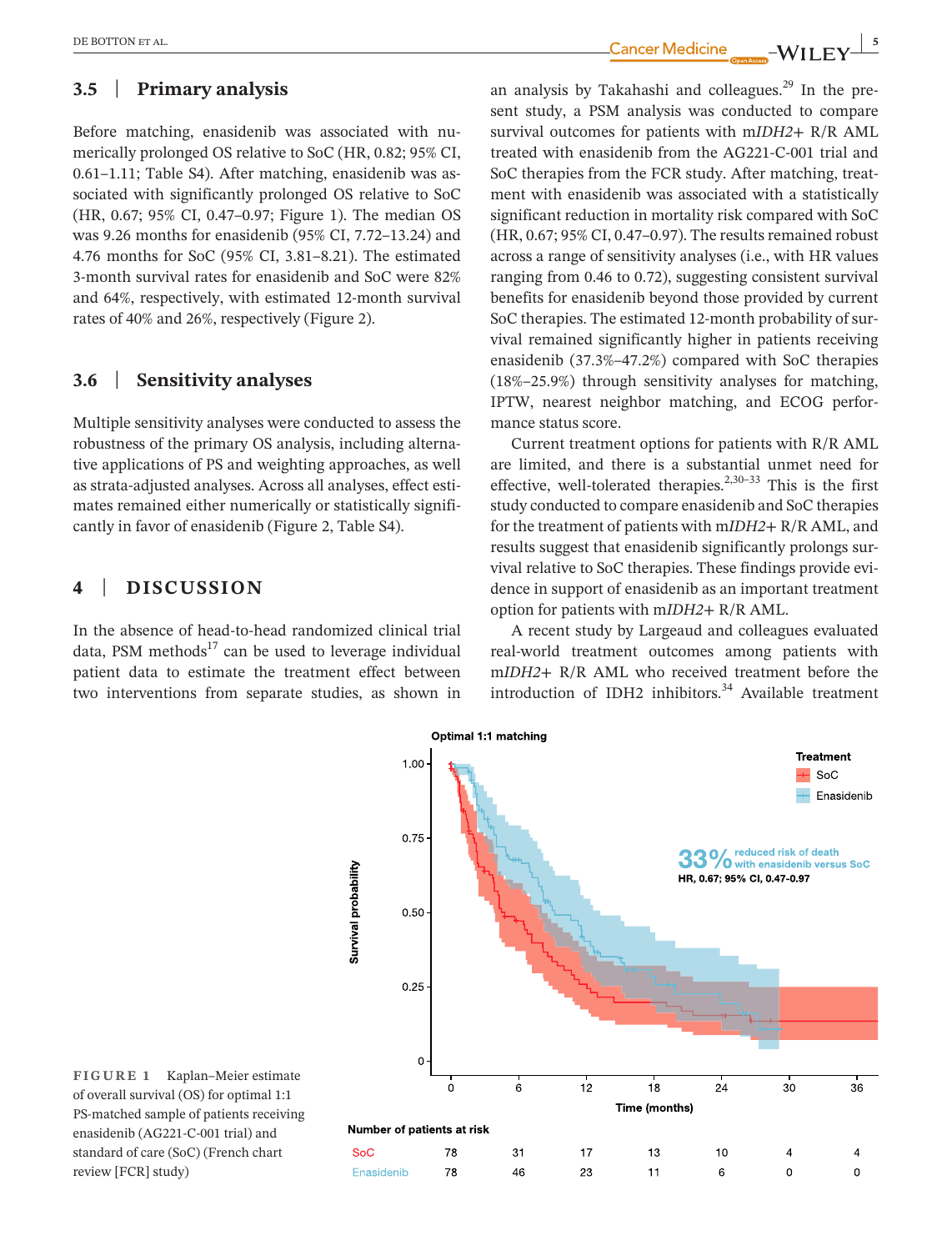

**FIGURE 2** Comparison of overall survival (OS) as determined through various PSM algorithms

options were associated with similar survival rates to those observed in patients treated with enasidenib in the AG221-C-001 trial.<sup>14,15</sup> However, it is important to note that the baseline definition used in the study by Largeaud and colleagues<sup>34</sup> differed from the present analyses of the AG221-C-001 trial and the FCR study, meaning that survival was not calculated from the same line of therapy. The use of salvage treatment (including intensive treatment) was excluded from the present analyses but was allowed in the Largeaud study,  $3\frac{3}{4}$  which may also have led to the improved survival rates.

An estimated 12% of enasidenib-treated patients with m*IDH2*+ AML eventually develop isocitrate dehydrogenase differentiation syndrome (IDH-DS).<sup>34</sup> The syndrome is difficult to diagnose, as it is not characterized by a single symptom but rather a collection of symptoms that can mimic those of leukemic progression or other comorbidities. IDH-DS has the potential to be life-threatening, but can be managed with appropriate care.<sup>35</sup> Patients treated with enasidenib should be monitored for IDH-DS, to ensure prompt diagnosis and subsequent treatment.

There are several potential limitations to consider when interpreting the findings of this study. First, certain factors could not be included for PS estimation or subsequent statistical adjustments because of limited available data, such as the duration of first response. However, the most comprehensive set of available covariates was included, considering the prognostic significance rankings of the four clinical experts and the availability of patient information from the study data sources. This resulted in the majority of the most highly ranked prognostic factors being

included in the analyses. Secondly, criticisms of analyses based on PSM techniques, such as incomplete sampling from the treatment and control groups, have previously been reported.<sup>17</sup> To address this limitation, this study included a comprehensive set of sensitivity analyses using well-established PSM methods. In addition to the primary analysis, full matching and IPTW methods were conducted so that all patients in the pre-match population could be retained for analysis. This was important, as it is rare for the control group to include fewer patients than the intervention group, as was the case in this study. Thirdly, patients with missing data were excluded from the analyses (i.e., imputations for missing data were not performed). However, none of the patients in the AG221-C-001 trial and only two patients in the FCR study were excluded because of missing data; therefore, the impact on the overall findings was likely minimal. Lastly, as is the case with any non-randomized study, analyses employing multivariable modeling or matching techniques cannot adjust for unknown confounding variables that may influence patient outcomes. Of note, arbitrarily defining T0 as the start of the last treatment in the FCR study may have influenced OS in the SoC group. Future research adjusting for additional factors not captured in this study should be completed to further understand how these variables might impact clinical outcomes among patients with m*IDH2*+ R/R AML.

In conclusion, the present findings suggest that enasidenib offers greater survival benefit than SoC therapies among patients with m*IDH2*+ R/R AML who are ineligible for HSCT. Future studies are needed to validate these findings using other data sources, and to assess the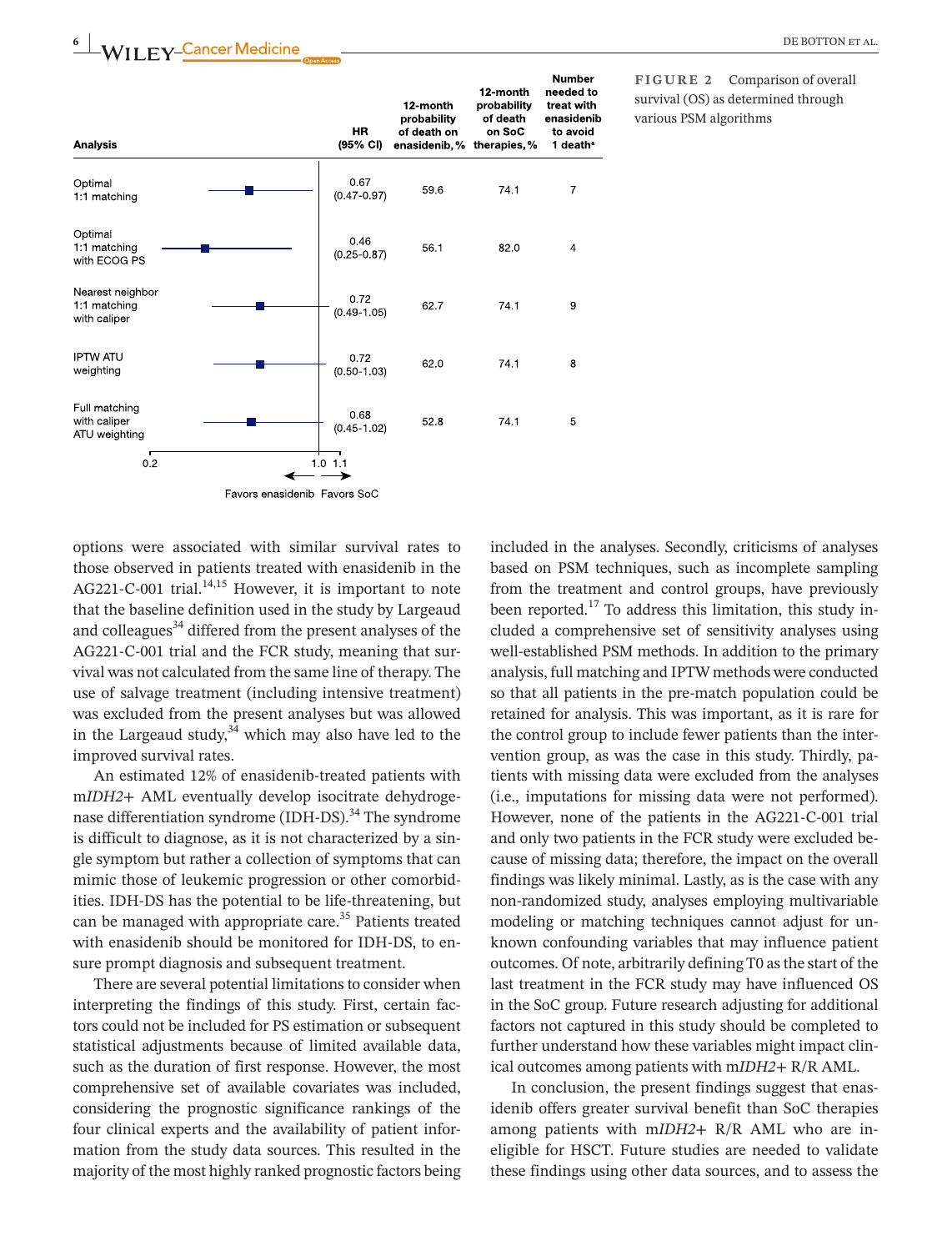comparative efficacy of enasidenib for other treatment outcomes.

## **ACKNOWLEDGEMENTS**

The authors received editorial support in the preparation of this manuscript from Victoria Edwards, PhD, and Saba Choudhary, PhD, of Excerpta Medica, funded by Bristol Myers Squibb. All authors interpreted the data, offered critical review of the manuscript, and approved the manuscript.

#### **CONFLICT OF INTERESTS**

SdB has received research funding and served on an advisory board for Agios; participated in speakers' bureaus and served on advisory boards for AbbVie, Bristol Myers Squibb, and Janssen; served on an advisory board and provided consultancy to Pierre Fabre; and served on advisory boards for Astellas, Bayer, Daiichi-Sankyo, Forma, Novartis, Pfizer, Servier, and Syros. JMB has served on advisory boards and received honoraria from Bristol Myers Squibb, Jazz Pharmaceuticals, Novartis, Otsuka, Pfizer, and Teva; and received research funding from Bristol Myers Squibb. AHW has received research funding and honoraria and served on advisory boards for AbbVie, Bristol Myers Squibb, Novartis, and Servier. AP has received honoraria from AbbVie, Amgen, Astellas, Bristol Myers Squibb, Daiichi-Sankyo, Jazz Pharmaceuticals, Novartis, Pfizer, and Roche. BQ has received honoraria from Astellas, Celyad, Novartis, and Sunesis. CR has served on advisory boards for AbbVie, Janssen, MacroGenics, and Pfizer; served on advisory boards for and received research funding from Astellas, Bristol Myers Squibb, Daiichi-Sankyo, Jazz Pharmaceuticals, Novartis, and Sunesis; and received research funding from Agios, Amgen, Chugai, and MaaT Pharma. MH-B has interests in AbbVie, Astellas, Daiichi-Sankyo, and Sunesis. NB has received honoraria from Amgen, Ariad, Jazz Pharmaceuticals, Pfizer, Shire, and Servier; and served on advisory boards for Bristol Myers Squibb. SAN, MGF, AT, RM-G, and J(J)W are employees of Bristol Myers Squibb. CC is an employee and shareholder of EVERSANA Life Sciences Services Inc. MS is an employee of EVERSANA Life Sciences Services Inc. BH is a methodological advisor for EVERSANA Life Sciences Services Inc. GM has provided consultancy services to Bristol Myers Squibb. EMS has received consulting fees from Agios, Amgen, Astellas, Bristol Myers Squibb, Daiichi-Sankyo, Genentech, Novartis, PTC Therapeutics, Seattle Genetics, and Syros. XT, OL, and SC have no conflicts of interest to disclose.

## **ETHICAL STATEMENT**

BMS is the manufacturer of enasidenib and sponsored the trial and chart review that were used in this study.

 **|** DE BOTTON et al. **7**

The concept and design for PSM analyses underwent internal BMS approval and EVERSANA was provided access to anonymized data from the AG221-C-001 trial and France Chart Review to run the analyses after approval. AG221-C-001 was registered with Clinicaltrials. gov (NCT01915498). The AG221-C-001 protocol received approval in 24 study locations from their local institutional review board or independent ethics committees. The France Chart Review study protocol did not require any submission or approval since Aixial has a global commitment to follow processes required by the Commission Nationale de l'Informatique et des Libertes (CNIL) called MR003. All patients in the AG221-C-001 trial were required to provide written informed consent before any study-related procedures were performed.

#### **PRECIS**

Results from this PSM analysis indicate that enasidenib significantly prolongs OS relative to the current SoC for patients with relapsed/refractory AML and *IDH2* mutations who are ineligible for HSCT.

#### **DATA AVAILABILITY STATEMENT**

The data that support the findings of this study are available upon request from the corresponding author. The data are not publicly available due to privacy or ethical restrictions.

#### **ORCID**

*Stéphane de Botton* **[https://orcid.](https://orcid.org/0000-0002-8126-4942)** [org/0000-0002-8126-4942](https://orcid.org/0000-0002-8126-4942) *Joseph M. Brandwein* **D** [https://orcid.](https://orcid.org/0000-0001-9095-8789) [org/0000-0001-9095-8789](https://orcid.org/0000-0001-9095-8789)

#### **REFERENCES**

- 1. Döhner H, Weisdorf DJ, Bloomfield CD. Acute myeloid leukemia. *N Engl J Med*. 2015;373(12):1136-1152.
- 2. De Kouchkovsky I, Abdul-Hay M. Acute myeloid leukemia: a comprehensive review and 2016 update. *Blood Cancer J*. 2016;6(7):e441.
- 3. Lubeck DP, Danese M, Jennifer D, Miller K, Richhariya A, Garfin PM. Systematic literature review of the global incidence and prevalence of myelodysplastic syndrome and acute myeloid leukemia. *Blood*. 2016;128(22):5930.
- 4. Kell J. Considerations and challenges for patients with refractory and relapsed acute myeloid leukaemia. *Leuk Res*. 2016;47:149-160.
- 5. Cancer Research UK. Acute myeloid leukaemia (AML) incidence statistics. 2015. Accessed May 2018. [http://www.cance](http://www.cancerresearchuk.org/health-professional/cancer-statistics/statistics-by-cancer-type/leukaemia-aml/incidence) [rresearchuk.org/health-professional/cancer-statistics/statistics](http://www.cancerresearchuk.org/health-professional/cancer-statistics/statistics-by-cancer-type/leukaemia-aml/incidence) [-by-cancer-type/leukaemia-aml/incidence](http://www.cancerresearchuk.org/health-professional/cancer-statistics/statistics-by-cancer-type/leukaemia-aml/incidence)
- 6. National Cancer Institute. Cancer stat facts: leukemia—acute myeloid leukemia (AML). Accessed May 2018. [https://seer.can](https://seer.cancer.gov/statfacts/html/amyl.html)[cer.gov/statfacts/html/amyl.html](https://seer.cancer.gov/statfacts/html/amyl.html)
- 7. Oran B, Weisdorf DG. Survival for older patients with acute myeloid leukemia: a population-based study. *Haematologica*. 2012;97(12):1916-1924.